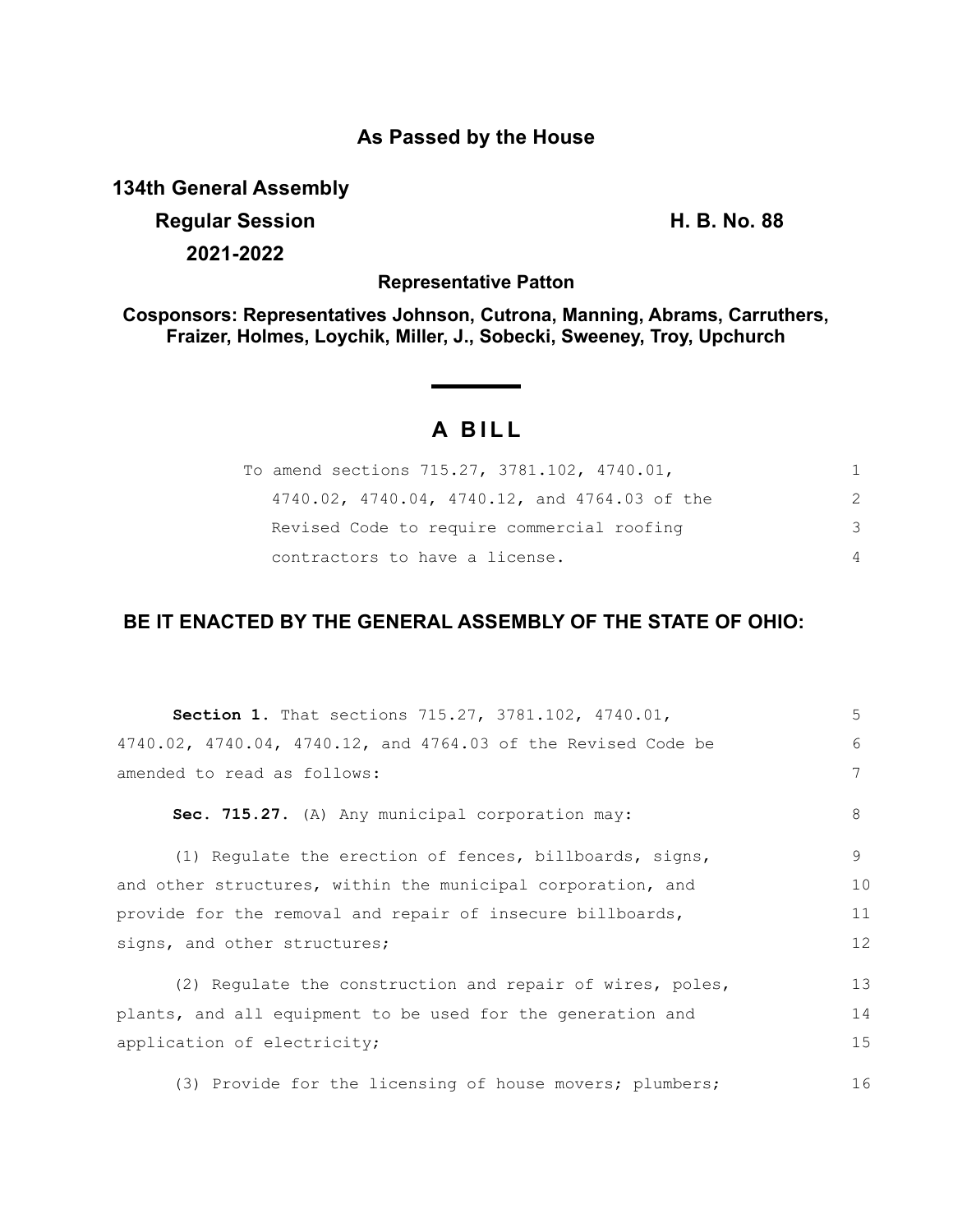sewer tappers; vault cleaners; and specialty contractors who are not required to hold a valid license issued pursuant to Chapter 4740. of the Revised Code; 17 18 19

(4) Require all specialty contractors other than those who hold a valid license issued pursuant to Chapter 4740. of the Revised Code, to successfully complete an examination, test, or demonstration of technical skills, and may impose a fee and additional requirements for a license or registration to engage in their respective occupations within the jurisdiction of the municipal corporation.

(B) No municipal corporation shall require any specialty contractor who holds a valid license issued pursuant to Chapter 4740. of the Revised Code to complete an examination, test, or demonstration of technical skills to engage in the type of contracting for which the license is held, within the municipal corporation.

(C) A municipal corporation may require a specialty contractor who holds a valid license issued pursuant to Chapter 4740. of the Revised Code to register with the municipal corporation and pay any fee the municipal corporation imposes before that specialty contractor may engage within the municipal corporation in the type of contracting for which the license is held. Any fee shall be the same for all specialty contractors who engage in the same type of contracting. A municipal corporation may require a bond and proof of all of the following: 33 34 35 36 37 38 39 40 41 42

(1) Insurance pursuant to division (B)(4) of section 4740.06 of the Revised Code; 43 44

(2) Compliance with Chapters 4121. and 4123. of the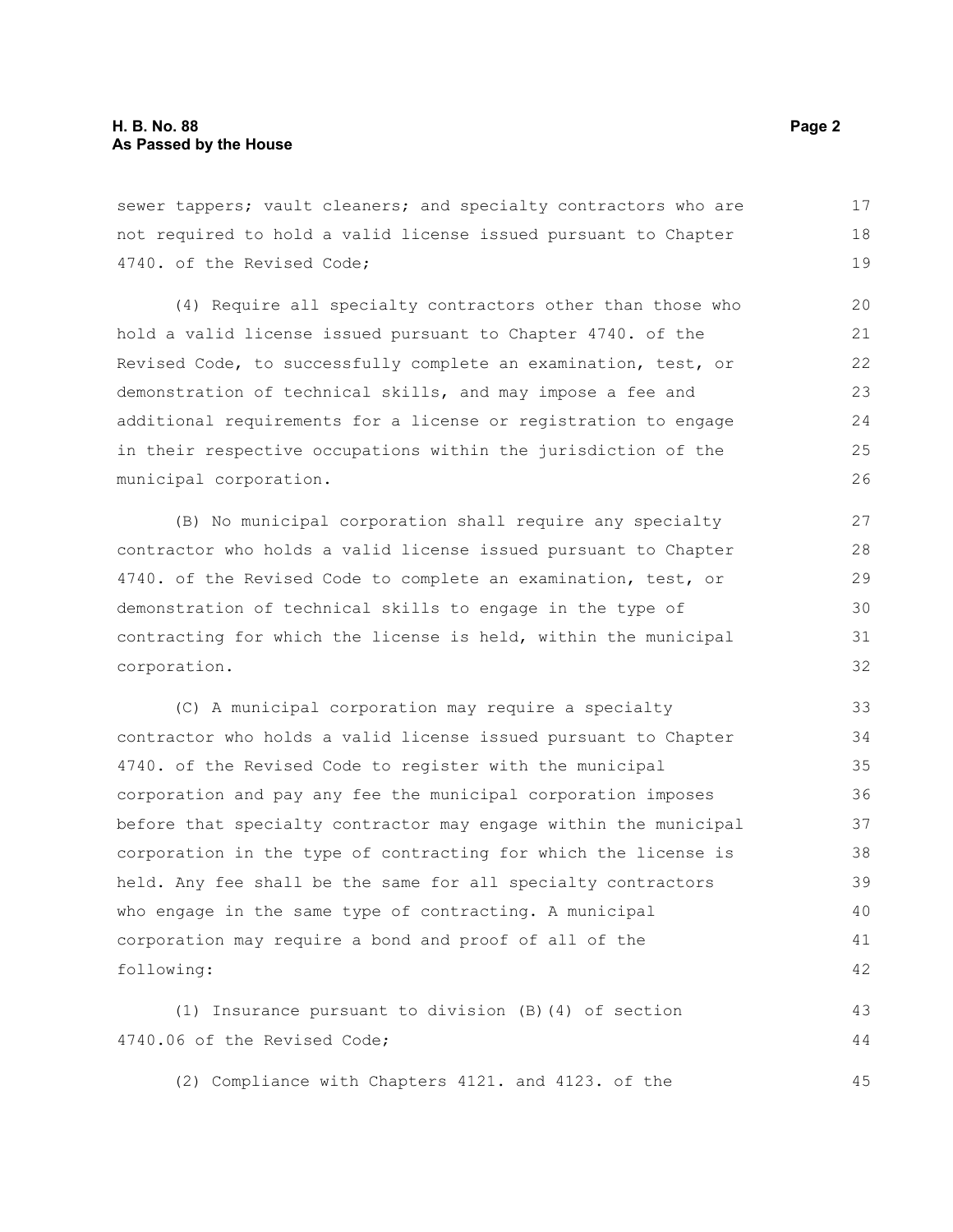| Revised Code;                                                            | 46 |
|--------------------------------------------------------------------------|----|
| (3) Registration with the tax department of the municipal                | 47 |
| corporation.                                                             | 48 |
| If a municipal corporation requires registration, imposes                | 49 |
| such a fee, or requires a bond or proof of the items listed in           | 50 |
| divisions $(C)$ $(1)$ , $(2)$ , and $(3)$ of this section, the municipal | 51 |
| corporation immediately shall permit a contractor who presents           | 52 |
| proof of holding a valid license issued pursuant to Chapter              | 53 |
| 4740. of the Revised Code, who registers, pays the fee, obtains          | 54 |
| a bond, and submits the proof described under divisions (C) (1),         | 55 |
| $(2)$ , and $(3)$ of this section, as required, to engage in the type    | 56 |
| of contracting for which the license is held, within the                 | 57 |
| municipal corporation.                                                   | 58 |
| (D) A municipal corporation may revoke the registration of               | 59 |
| a contractor registered with that municipal corporation for good         | 60 |
| cause shown. Good cause shown includes the failure of a                  | 61 |
| contractor to maintain a bond or the items listed in divisions           | 62 |
| $(C)$ (1), (2), and (3) of this section, if the municipal                | 63 |
| corporation requires those.                                              | 64 |
| (E) A municipal corporation that licenses specialty                      | 65 |
| contractors pursuant to division (A) (3) of this section may             | 66 |
| accept, for purposes of satisfying its licensing requirements, a         | 67 |
| valid license issued pursuant to Chapter 4740. of the Revised            | 68 |
| Code that a specialty contractor holds, for the construction,            | 69 |
| replacement, maintenance, or repair of one-family, two-family,           | 70 |

(F) A municipal corporation shall not register a specialty contractor who is required to hold a license under Chapter 4740. 73 74

or three-family dwelling houses or accessory structures

incidental to those dwelling houses.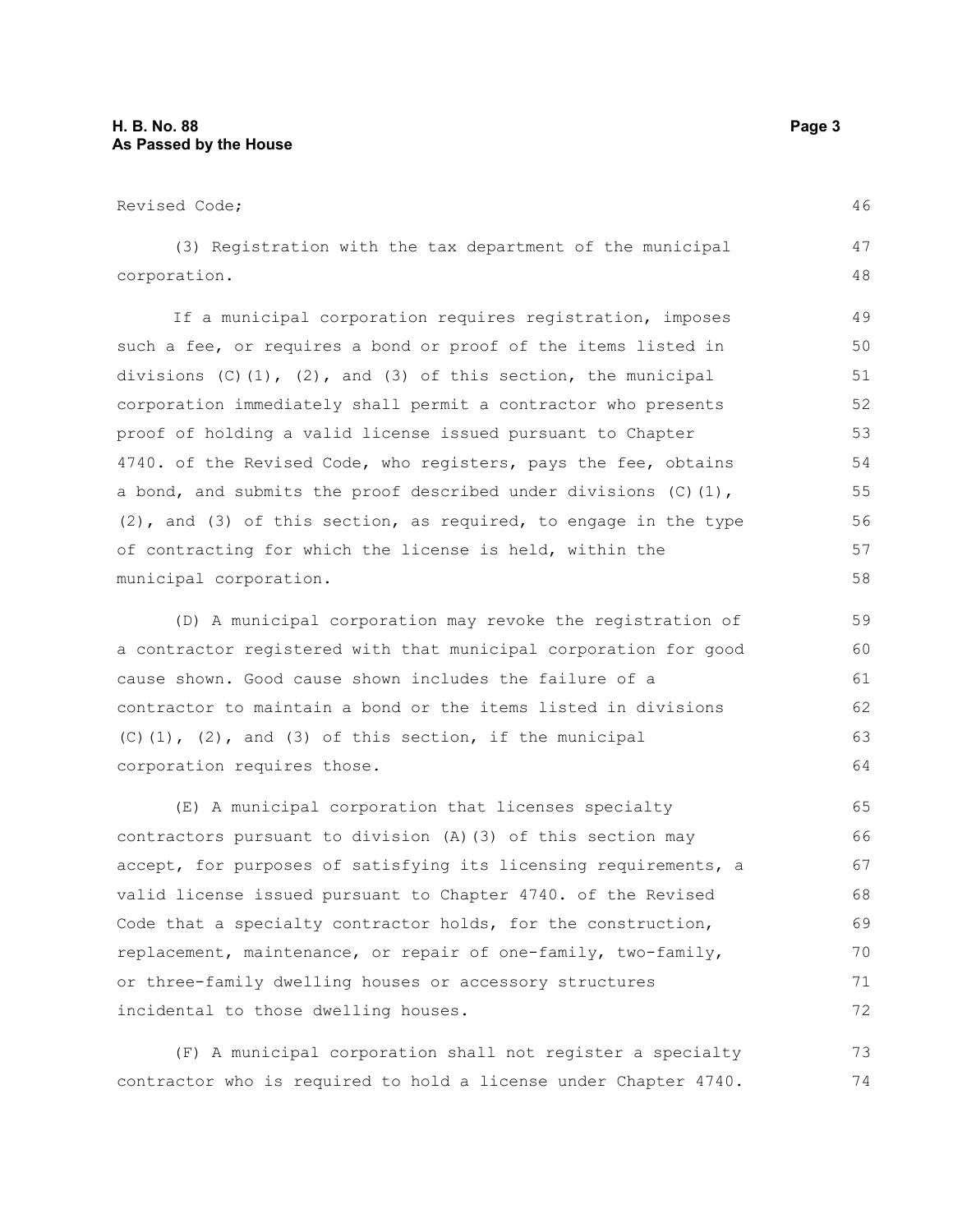of the Revised Code but does not hold a valid license issued under that chapter. (G) As used in this section, "specialty contractor" means a heating, ventilating, and air conditioning contractor, refrigeration contractor, electrical contractor, plumbing contractor,  $\Theta$ <sup>+</sup>hydronics contractor, or roofing contractor, as those contractors are described in Chapter 4740. of the Revised Code. **Sec. 3781.102.** (A) Any county or municipal building department certified pursuant to division (E) of section 3781.10 of the Revised Code as of September 14, 1970, and that, as of that date, was inspecting single-family, two-family, and threefamily residences, and any township building department certified pursuant to division (E) of section 3781.10 of the Revised Code, is hereby declared to be certified to inspect single-family, two-family, and three-family residences containing industrialized units, and shall inspect the buildings or classes of buildings subject to division (E) of section 3781.10 of the Revised Code. (B) Each board of county commissioners may adopt, by 75 76 77 78 79 80 81 82 83 84 85 86 87 88 89 90 91 92 93 94

resolution, rules establishing standards and providing for the licensing of electrical and heating, ventilating, and air conditioning contractors who are not required to hold a valid and unexpired license pursuant to Chapter 4740. of the Revised Code. 95 96 97 98 99

Rules adopted by a board of county commissioners pursuant to this division may be enforced within the unincorporated areas of the county and within any municipal corporation where the legislative authority of the municipal corporation has contracted with the board for the enforcement of the county 100 101 102 103 104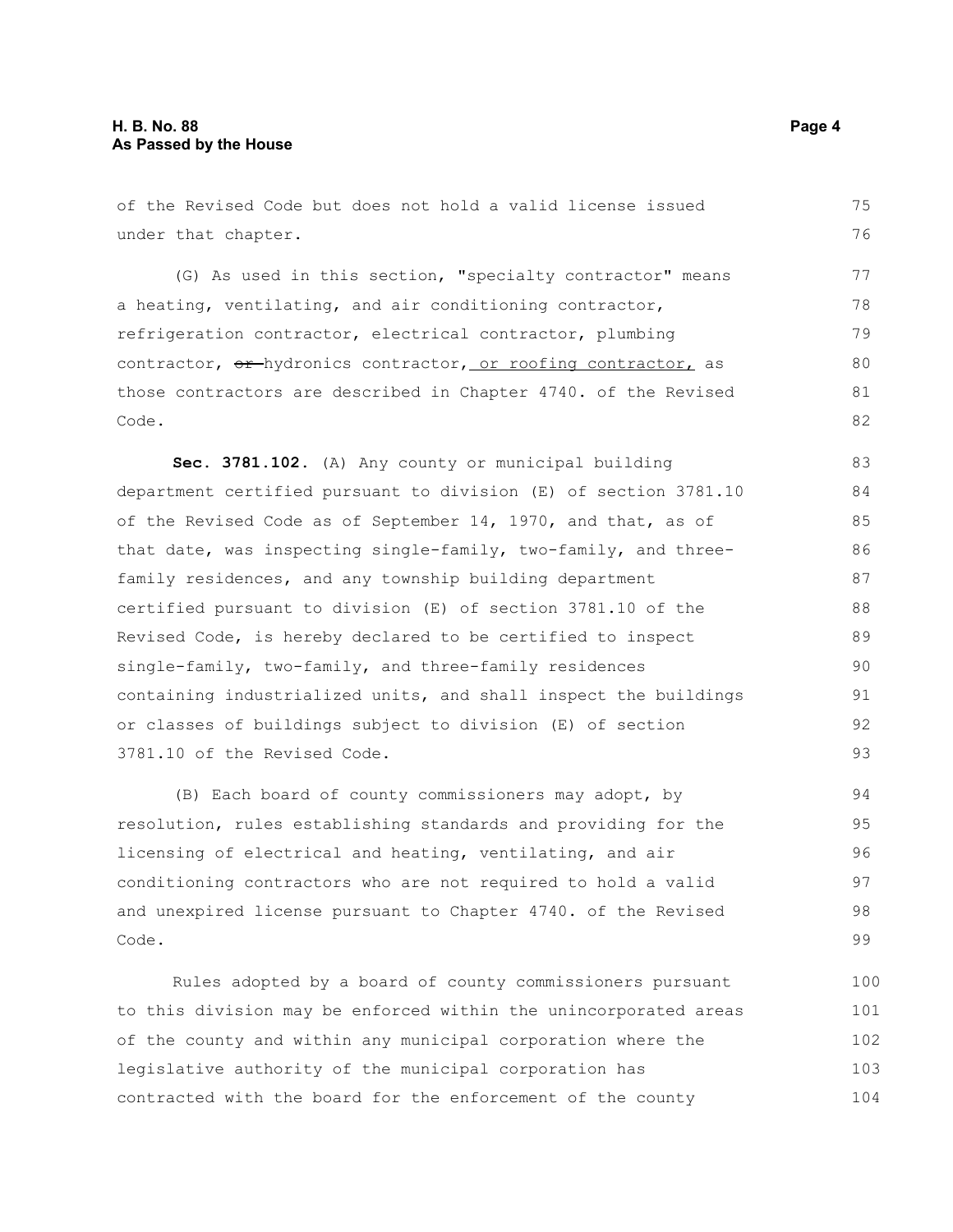#### **H. B. No. 88 Page 5 As Passed by the House**

rules within the municipal corporation pursuant to section 307.15 of the Revised Code. The rules shall not conflict with rules adopted by the board of building standards pursuant to section 3781.10 of the Revised Code or by the department of commerce pursuant to Chapter 3703. of the Revised Code. This division does not impair or restrict the power of municipal corporations under Section 3 of Article XVIII, Ohio Constitution, to adopt rules concerning the erection, construction, repair, alteration, and maintenance of buildings and structures or of establishing standards and providing for the licensing of specialty contractors pursuant to section 715.27 of the Revised Code. 105 106 107 108 109 110 111 112 113 114 115 116

A board of county commissioners, pursuant to this division, may require all electrical contractors and heating, ventilating, and air conditioning contractors, other than those who hold a valid and unexpired license issued pursuant to Chapter 4740. of the Revised Code, to successfully complete an examination, test, or demonstration of technical skills, and may impose a fee and additional requirements for a license to engage in their respective occupations within the jurisdiction of the board's rules under this division. 122

(C) No board of county commissioners shall require any specialty contractor who holds a valid and unexpired license issued pursuant to Chapter 4740. of the Revised Code to successfully complete an examination, test, or demonstration of technical skills in order to engage in the type of contracting for which the license is held, within the unincorporated areas of the county and within any municipal corporation whose legislative authority has contracted with the board for the enforcement of county regulations within the municipal corporation, pursuant to section 307.15 of the Revised Code. 126 127 128 129 130 131 132 133 134 135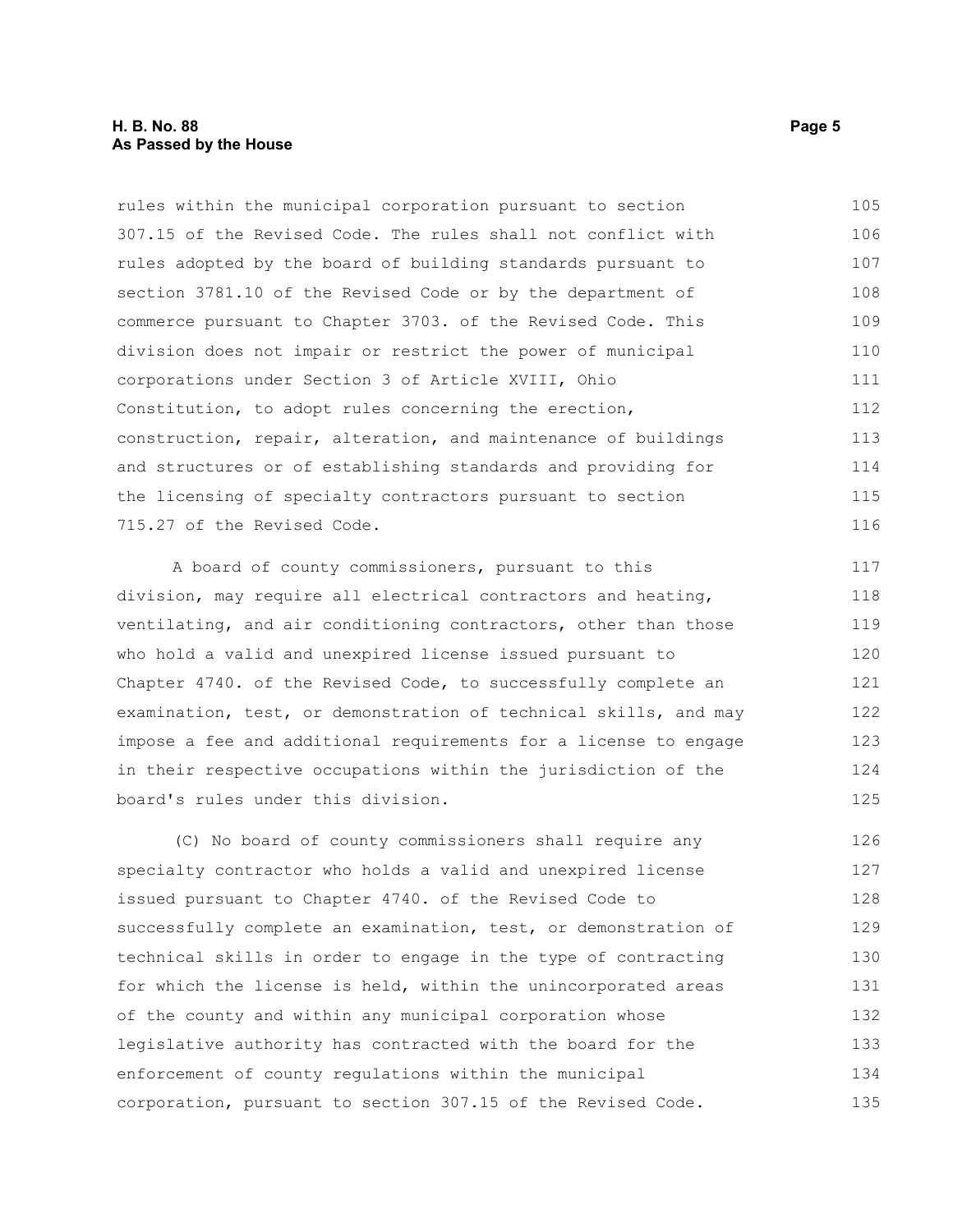#### **H. B. No. 88 Page 6 As Passed by the House**

(D) A board may impose a fee for registration of a specialty contractor who holds a valid and unexpired license issued pursuant to Chapter 4740. of the Revised Code before that specialty contractor may engage in the type of contracting for which the license is held within the unincorporated areas of the county and within any municipal corporation whose legislative authority has contracted with the board for the enforcement of county regulations within the municipal corporation, pursuant to section 307.15 of the Revised Code, provided that the fee is the same for all specialty contractors who wish to engage in that type of contracting. If a board imposes such a fee, the board immediately shall permit a specialty contractor who presents proof of holding a valid and unexpired license and pays the required fee to engage in the type of contracting for which the license is held within the unincorporated areas of the county and within any municipal corporation whose legislative authority has contracted with the board for the enforcement of county regulations within the municipal corporation, pursuant to section 307.15 of the Revised Code. 136 137 138 139 140 141 142 143 144 145 146 147 148 149 150 151 152 153 154

(E) The political subdivision associated with each municipal, township, and county building department the board of building standards certifies pursuant to division (E) of section 3781.10 of the Revised Code may prescribe fees to be paid by persons, political subdivisions, or any department, agency, board, commission, or institution of the state, for the acceptance and approval of plans and specifications, and for the making of inspections, pursuant to sections 3781.03 and 3791.04 of the Revised Code. 155 156 157 158 159 160 161 162 163

(F) Each political subdivision that prescribes fees pursuant to division (E) of this section shall collect, on behalf of the board of building standards, fees equal to the 164 165 166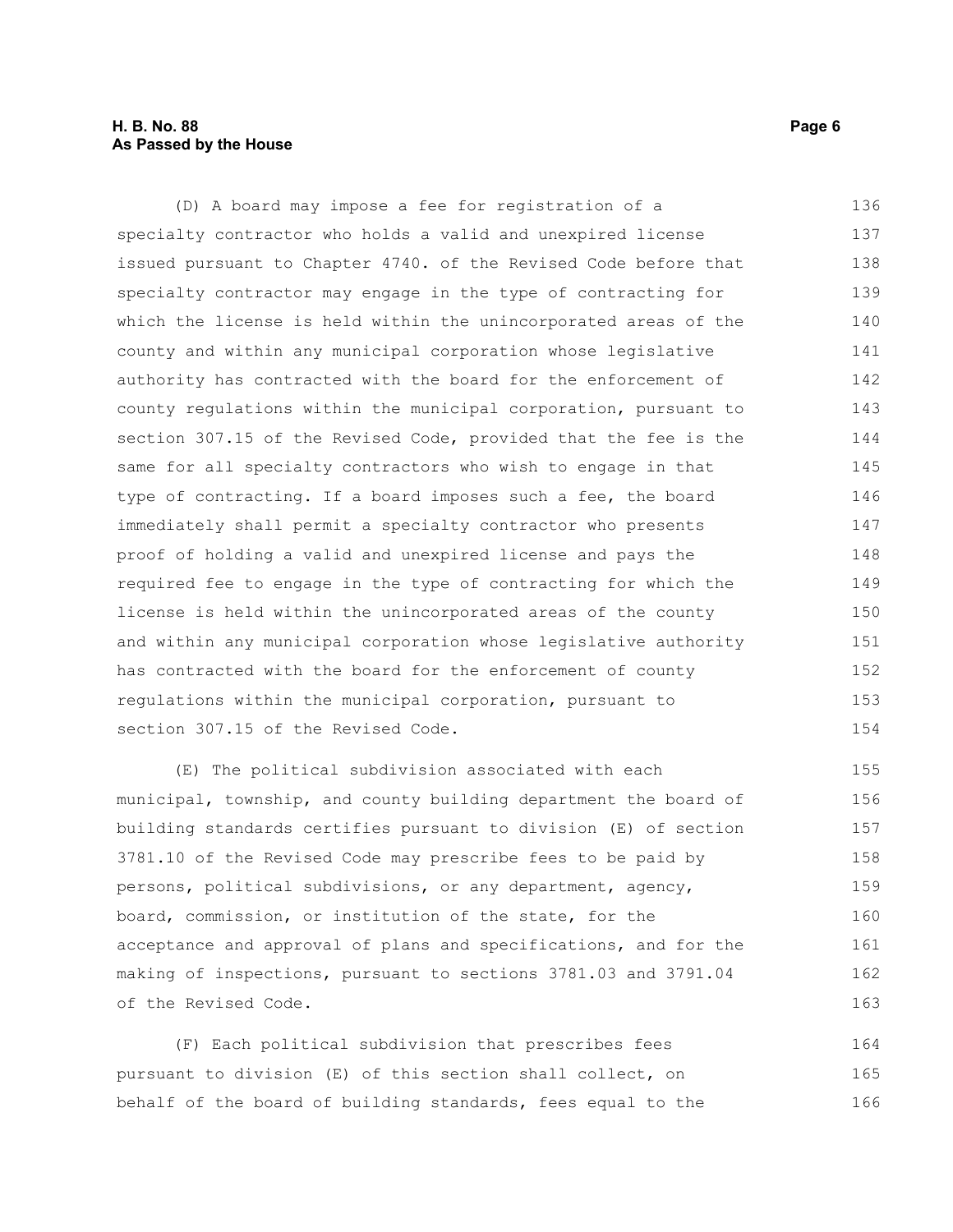following: (1) Three per cent of the fees the political subdivision collects in connection with nonresidential buildings; (2) One per cent of the fees the political subdivision collects in connection with residential buildings. (G)(1) The board shall adopt rules, in accordance with Chapter 119. of the Revised Code, specifying the manner in which the fee assessed pursuant to division (F) of this section shall be collected and remitted monthly to the board. The board shall pay the fees into the state treasury to the credit of the industrial compliance operating fund created in section 121.084 of the Revised Code. (2) All money credited to the industrial compliance operating fund under this division shall be used exclusively for the following: (a) Operating costs of the board; (b) Providing services, including educational programs, for the building departments that are certified by the board pursuant to division (E) of section 3781.10 of the Revised Code; (c) Paying the expenses of the residential construction advisory committee, including the expenses of committee members as provided in section 4740.14 of the Revised Code. (H) A board of county commissioners that adopts rules providing for the licensing of electrical and heating, ventilating, and air conditioning contractors, pursuant to division (B) of this section, may accept, for purposes of satisfying the requirements of rules adopted under that 167 168 169 170 171 172 173 174 175 176 177 178 179 180 181 182 183 184 185 186 187 188 189 190 191 192 193

division, a valid and unexpired license issued pursuant to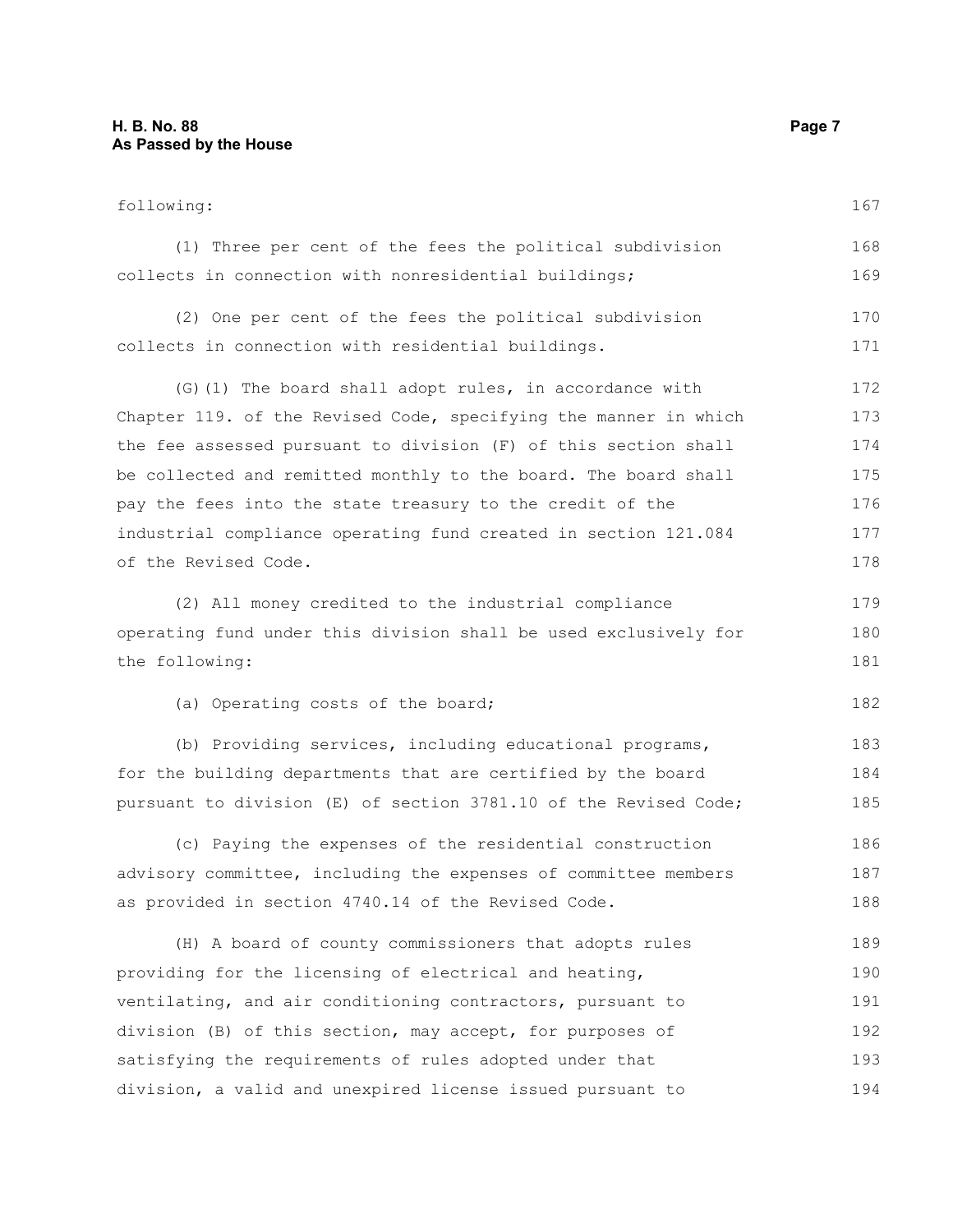#### **H. B. No. 88 Page 8 As Passed by the House**

Chapter 4740. of the Revised Code that is held by an electrical or heating, ventilating, and air conditioning contractor, for the construction, replacement, maintenance, or repair of onefamily, two-family, or three-family dwelling houses or accessory structures incidental to those dwelling houses. 195 196 197 198 199

(I) A board of county commissioners shall not register a specialty contractor who is required to hold a license under Chapter 4740. of the Revised Code but does not hold a valid license issued under that chapter. 200 201 202 203

(J) As used in this section, "specialty contractor" means a heating, ventilating, and air conditioning contractor, refrigeration contractor, electrical contractor, plumbing contractor,  $e^{\frac{r}{2}}$ -hydronics contractor, or roofing contractor, as those contractors are described in Chapter 4740. of the Revised Code. 204 205 206 207 208 209

**Sec. 4740.01.** As used in this chapter:

(A) "License" means a license the Ohio construction industry licensing board issues to an individual as a heating, ventilating, and air conditioning contractor, refrigeration contractor, electrical contractor, plumbing contractor, orhydronics contractor, or roofing contractor. 211 212 213 214 215

(B) "Contractor" means any individual or contracting company that satisfies both of the following: 216 217

(1) Has responsibility for the means, method, and manner of construction, improvement, renovation, repair, or maintenance on a construction project with respect to one or more trades and who offers, identifies, advertises, or otherwise holds out or represents that the individual or contracting company is permitted or qualified to perform or have responsibility for the 218 219 220 221 222 223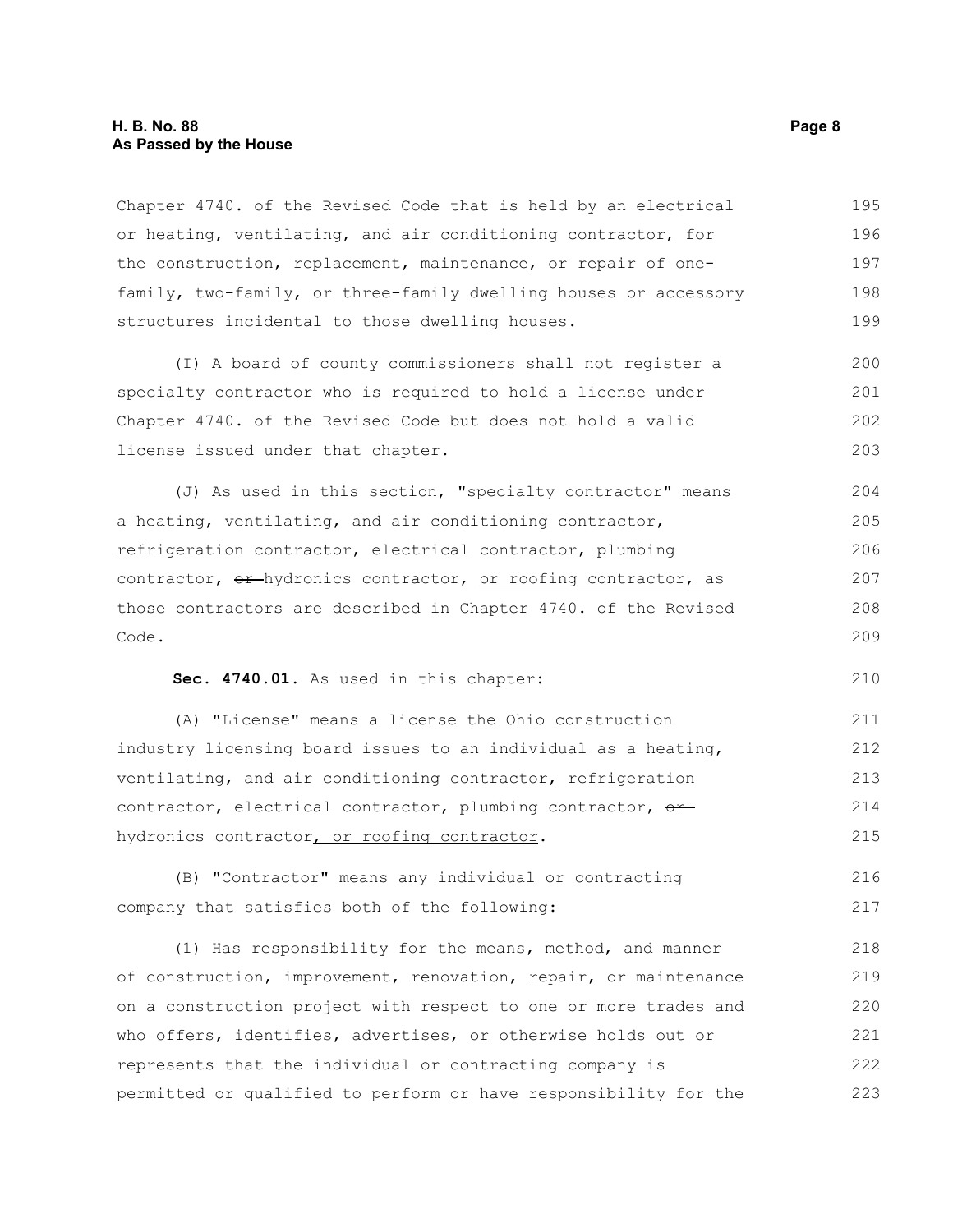means, method, and manner of construction, improvement, renovation, repair, or maintenance with respect to one or more trades on a construction project; 224 225 226

(2) Does either of the following:

(a) Performs construction, improvement, or renovation on a construction project with respect to the individual's or contracting company's trade; 228 229 230

(b) Employs tradespersons who perform construction, improvement, or renovation on a construction project with respect to the individual's or contracting company's trades. 231 232 233

(C) "Contracting company" means a company in the construction industry working on construction projects. 234 235

(D) "Licensed trade" means a trade performed by a heating, ventilating, and air conditioning contractor, a refrigeration contractor, an electrical contractor, a plumbing contractor,  $\theta$ a hydronics contractor, or a roofing contractor. 236 237 238 239

(E) "Tradesperson" means any individual who is employed by a contractor and who engages in construction, improvement, renovation, repair, or maintenance of buildings or structures without assuming responsibility for the means, method, or manner of that construction, improvement, renovation, repair, or maintenance. 240 241 242 243 244 245

(F) "Construction project" means a construction project involving a building or structure subject to Chapter 3781. of the Revised Code and the rules adopted under that chapter, but not an industrialized unit or a residential building as defined in section 3781.06 of the Revised Code. 246 247 248 249 250

(G) "Training agency" means an entity approved by the

227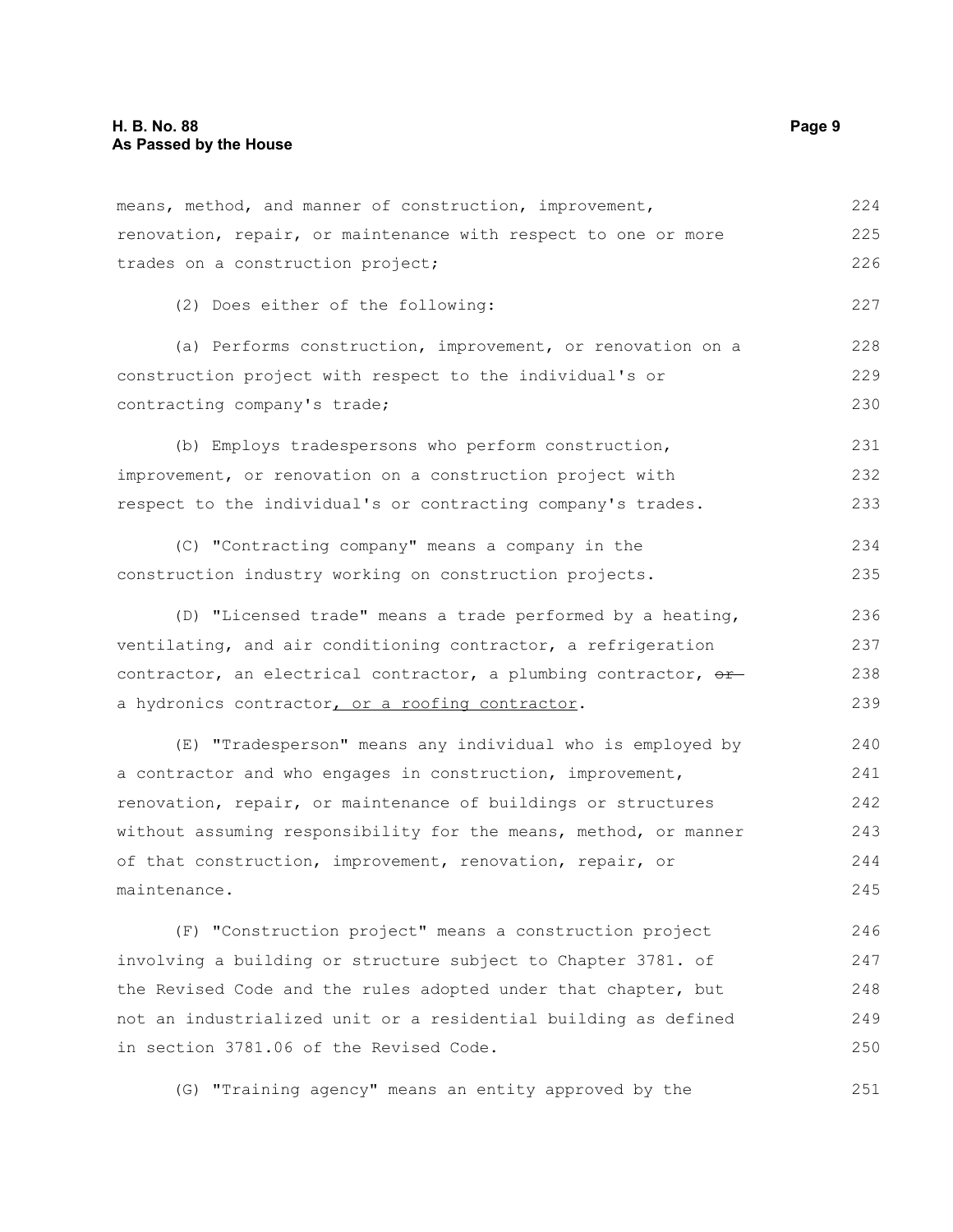administrative section of the board to provide continuing education courses. **Sec. 4740.02.** (A) There is hereby created within the department of commerce, the Ohio construction industry licensing board, consisting of seventeen-twenty-two residents of this state. The board shall have an administrative section and threefour specialty sections: a plumbing and hydronics section, an electrical section, and a heating, ventilating, air conditioning, and refrigeration section, and a roofing section. The director of commerce shall appoint all members of the board. The director or the director's designee shall serve as a member of the administrative section and the director shall appoint to the section to represent the public, one member who is not a member of any group certified by any section of the board. Each section, other than the administrative section, shall annually elect a member of its section to serve a one-year term on the administrative section. 252 253 254 255 256 257 258 259 260 261 262 263 264 265 266 267 268

(B) The plumbing and hydronics section consists of five members, one of whom is a plumbing inspector employed by the department of commerce, a municipal corporation, or a health district, two of whom are plumbing contractors who have no affiliation with any union representing plumbers, and two of whom are plumbing contractors who are signatories to agreements with unions representing plumbers. 269 270 271 272 273 274 275

The plumbing and hydronics section has primary responsibility for the licensure of plumbing contractors and hydronics contractors. 276 277 278

(C) The electrical section consists of five members, one of whom is an electrical inspector employed by the department of commerce, a municipal corporation, or a county, two of whom are 279 280 281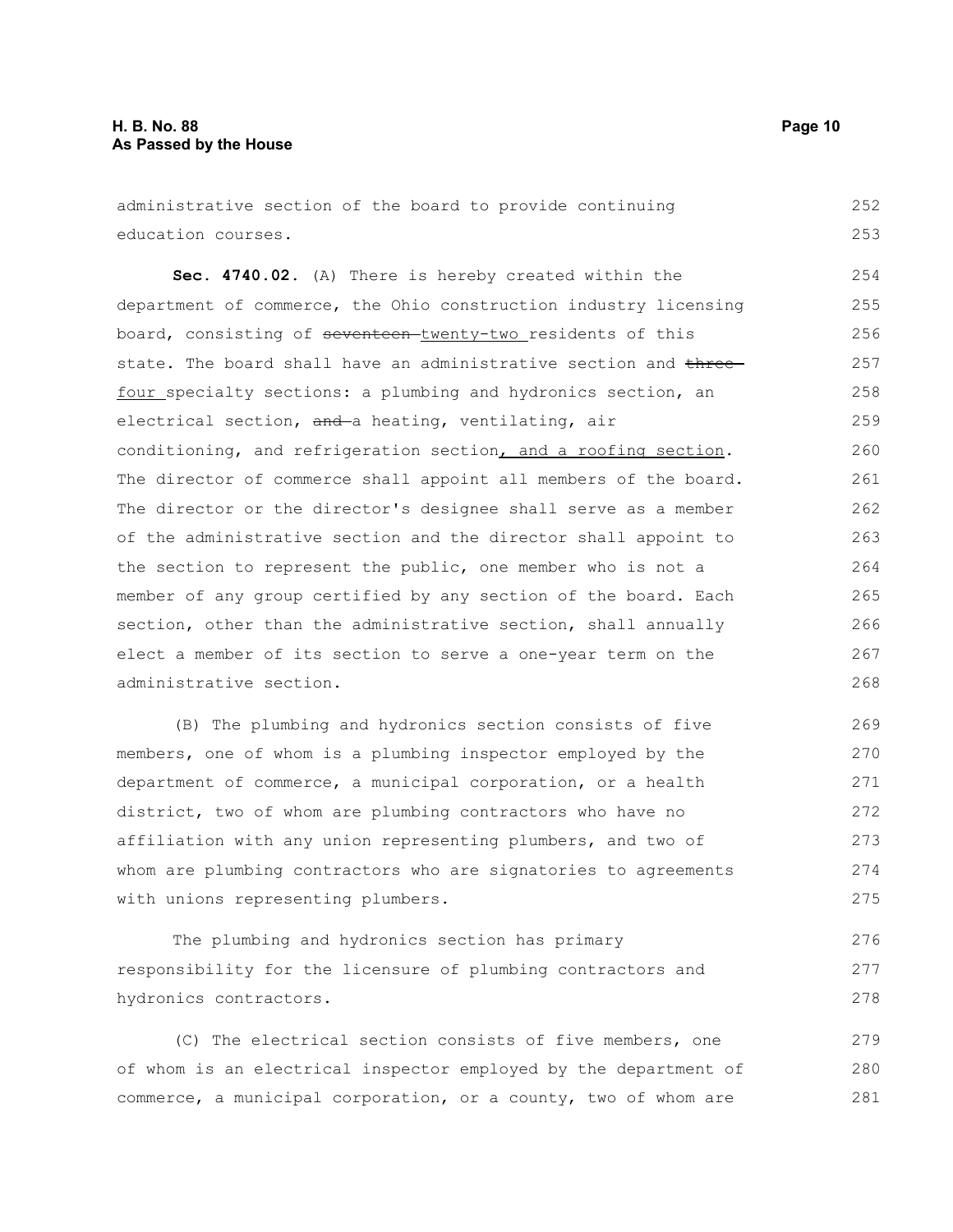electrical contractors who have no affiliation with any union representing electricians, and two of whom are electrical contractors who are signatories to agreements with unions representing electricians. The electrical section has primary responsibility for the 282 283 284 285 286

licensure of electrical contractors.

(D) The heating, ventilating, air conditioning, and refrigeration section consists of five members, one of whom is a heating, ventilating, air conditioning, and refrigeration inspector employed by either the department of commerce or a municipal corporation; two of whom are heating, ventilating, and air conditioning contractors or refrigeration contractors who have no affiliation with any union representing heating, ventilating, and air conditioning tradespersons or refrigeration tradespersons; and two of whom are heating, ventilating, and air conditioning contractors or refrigeration contractors who are signatories to agreements with unions representing heating, ventilating, and air conditioning tradespersons or refrigeration tradespersons. 288 289 290 291 292 293 294 295 296 297 298 299 300

The heating, ventilating, air conditioning, and refrigeration section has primary responsibility for the licensure of heating, ventilating, and air conditioning contractors and refrigeration contractors. 301 302 303 304

(E) The roofing section consists of five members, one of whom is a building inspector employed by the department of commerce or a municipal corporation, two of whom are roofing contractors who have no affiliation with any union representing roofers, and two of whom are roofing contractors who are signatories to agreements with unions representing roofers. The roofing section has primary responsibility for the licensure of 305 306 307 308 309 310 311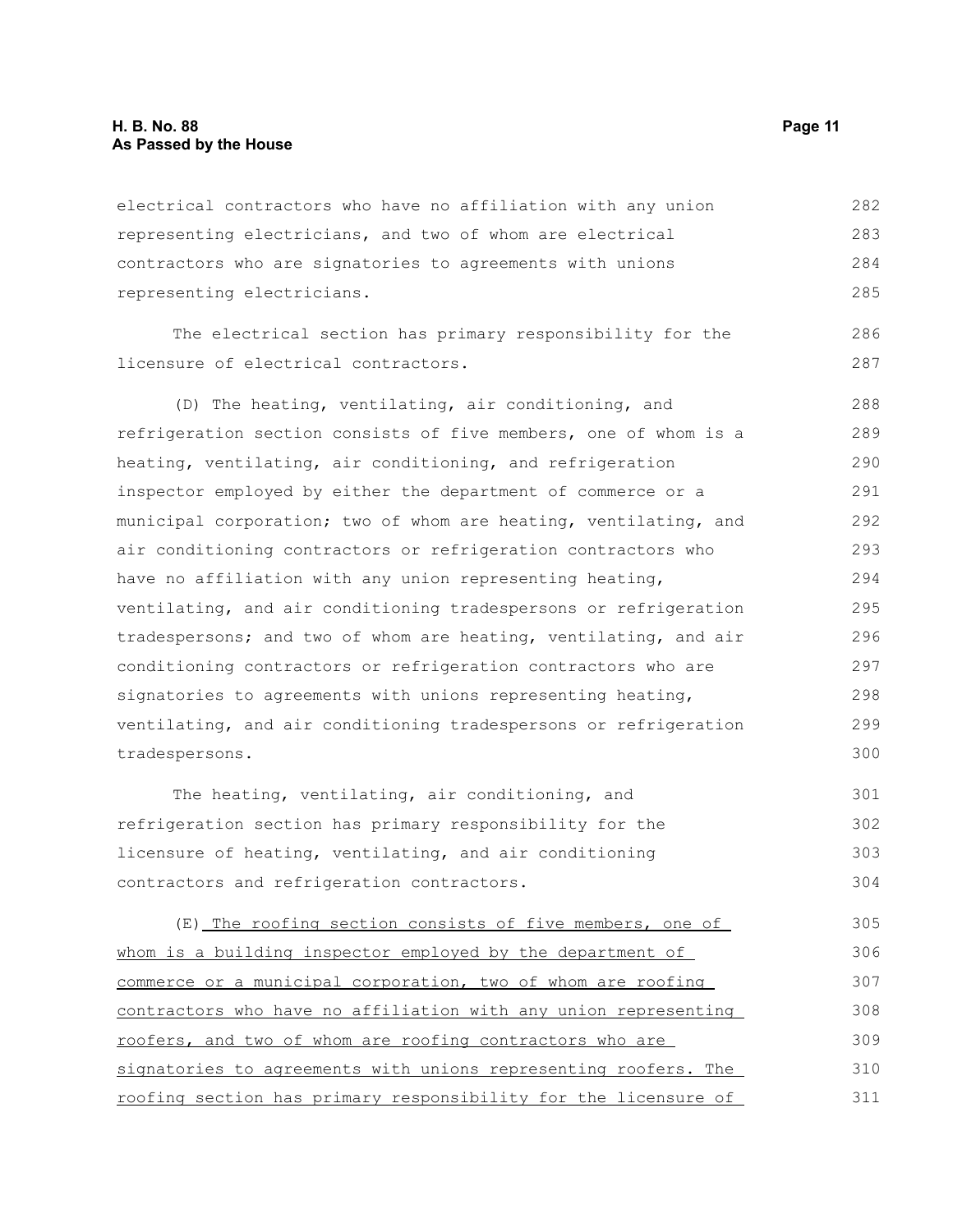#### roofing contractors.

(F)(1) Within ninety days after July 31, 1992, initial appointments shall be made to the board. Of the initial appointments to the board, two appointments in each section, other than the administrative section, are for terms ending one year after July 31, 1992, and two are for terms ending two years after July 31, 1992. All other appointments to the board are for terms ending three years after July 31, 1992. 313 314 315 316 317 318 319

Within ninety days after the effective date of this amendment, initial appointments shall be made to the roofing section of the board. Two initial appointments in the section shall be for terms ending one year after the effective date of this amendment, two initial appointments shall be for terms ending two years after the effective date of this amendment, and the remaining initial appointment shall be for a term ending three years after the effective date of this amendment. 320 321 322 323 324 325 326 327

(2) Thereafter, terms of office are for three years, each term ending on the same day of the same month of the year as did the term that it succeeds. Each member shall hold office from the date of appointment until the end of the term for which the member was appointed. Members may be reappointed. Vacancies shall be filled in the manner provided for original appointments. Any member appointed to fill a vacancy occurring prior to the expiration of the term for which the member's predecessor was appointed shall hold office as a member for the remainder of that term. A member shall continue in office subsequent to the expiration of a term until a successor takes office or until a period of sixty days has elapsed, whichever occurs first. 328 329 330 331 332 333 334 335 336 337 338 339 340

 $(F)$  (G) Before entering upon the discharge of official

312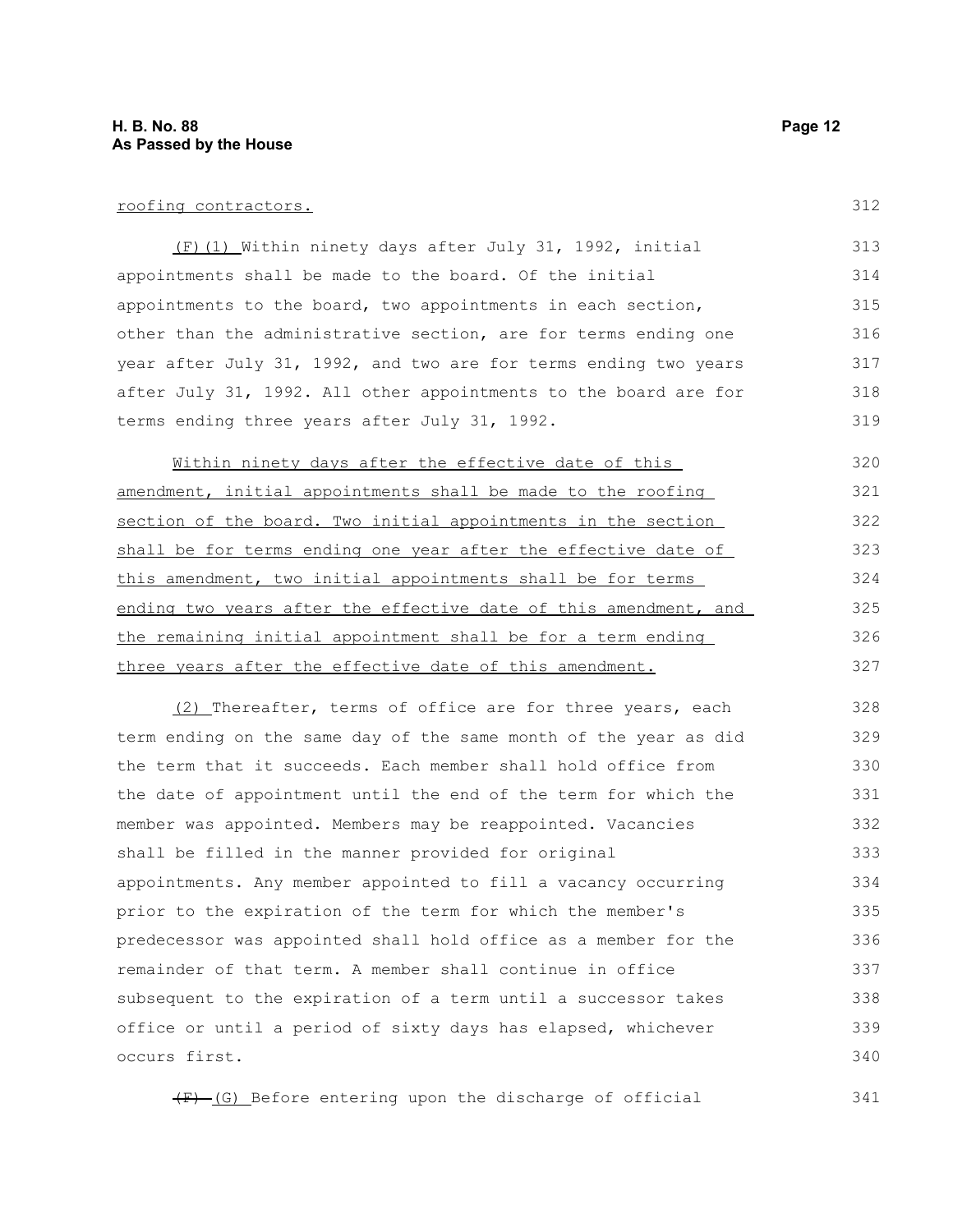#### **H. B. No. 88 Page 13 As Passed by the House**

duties, each member shall take the oath of office required by Section 7 of Article XV, Ohio Constitution.  $\left(\frac{1}{2} - \frac{1}{2}\right)$  Each member, except for the director or the 342 343 344

director's designee, shall receive a per diem amount fixed pursuant to section 124.15 of the Revised Code when actually attending to matters of the board and for the time spent in necessary travel, and all actual and necessary expenses incurred in the discharge of official duties. 345 346 347 348 349

 $(H)$   $(I)$  The director of commerce may remove any member of the board the director appoints for malfeasance, misfeasance, or nonfeasance. 350 351 352

 $(H)$  (J) Membership on the board and holding any office of the board does not constitute holding a public office or employment within the meaning of any section of the Revised Code, or an interest, either direct or indirect, in a contract or expenditure of money by the state or any municipal corporation, township, special district, school district, county, or other political subdivision. No member or officer of the board is disqualified from holding any public office or employment nor shall the officer or member forfeit any public office or employment by reason of holding a position as an officer or member of the board. 353 354 355 356 357 358 359 360 361 362 363

 $(\overline{J})$  (K) The board, and each section of the board, shall meet only after adequate advance notice of the meeting has been given to each member of the board or section, as appropriate. 364 365 366

**Sec. 4740.04.** The administrative section of the Ohio construction industry licensing board is responsible for the administration of this chapter and shall do all of the following: 367 368 369 370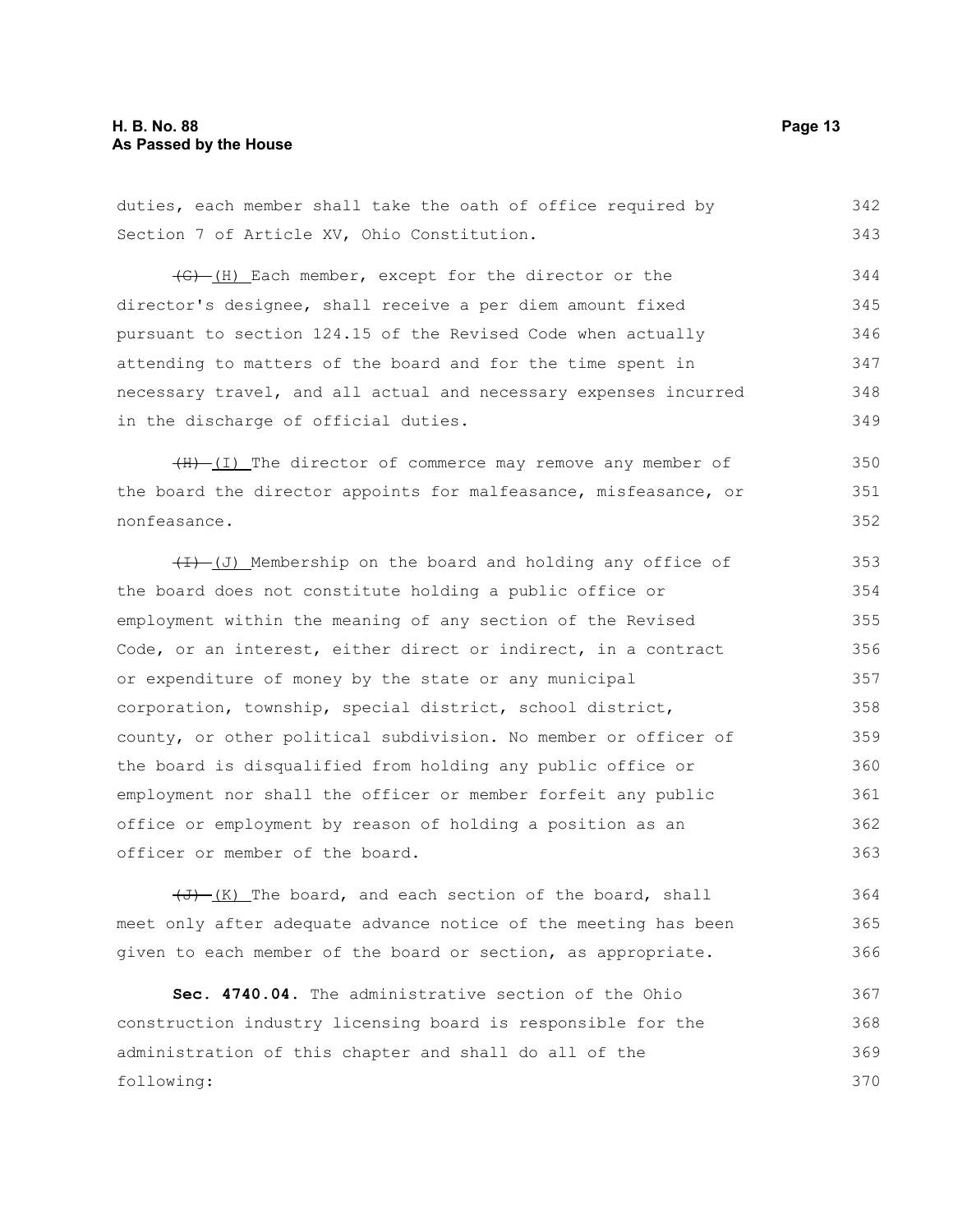| (A) Schedule the contractor examinations each of the other       | 371 |
|------------------------------------------------------------------|-----|
| sections of the board directs. Each type of examination shall be | 372 |
| held at least four times per year.                               | 373 |
| (B) Select and contract with one or more persons to do all       | 374 |
| of the following relative to the examinations:                   | 375 |
| (1) Prepare, administer, score, and maintain the                 | 376 |
| confidentiality of the examinations;                             | 377 |
| (2) Be responsible for all the expenses required to              | 378 |
| fulfill division (B) (1) of this section;                        | 379 |
| (3) Charge an applicant a fee in an amount the                   | 380 |
| administrative section of the board authorizes for administering | 381 |
| the examination.                                                 | 382 |
| (C) Issue and renew licenses as follows:                         | 383 |
| (1) Issue a license to any individual who the appropriate        | 384 |
| specialty section of the board determines is qualified pursuant  | 385 |
| to section 4740.06 of the Revised Code to hold a license and has | 386 |
| attained, within the twelve months preceding the individual's    | 387 |
| application for licensure, a score on the examination that the   | 388 |
| appropriate specialty section authorizes for the licensed trade. | 389 |
| (a) Each license shall include the contractor's name,            | 390 |
| license number, expiration date, and the name of the contracting | 391 |
| company associated with the individual, as applicable.           | 392 |
| (b) Each license issued to an individual who holds more          | 393 |
| than one valid license shall contain the same license number and | 394 |
| expiration date as the original license issued to that           | 395 |
| individual.                                                      | 396 |
| (2) Renew licenses for individuals who meet the renewal          | 397 |
| requirements of section 4740.06 of the Revised Code.             | 398 |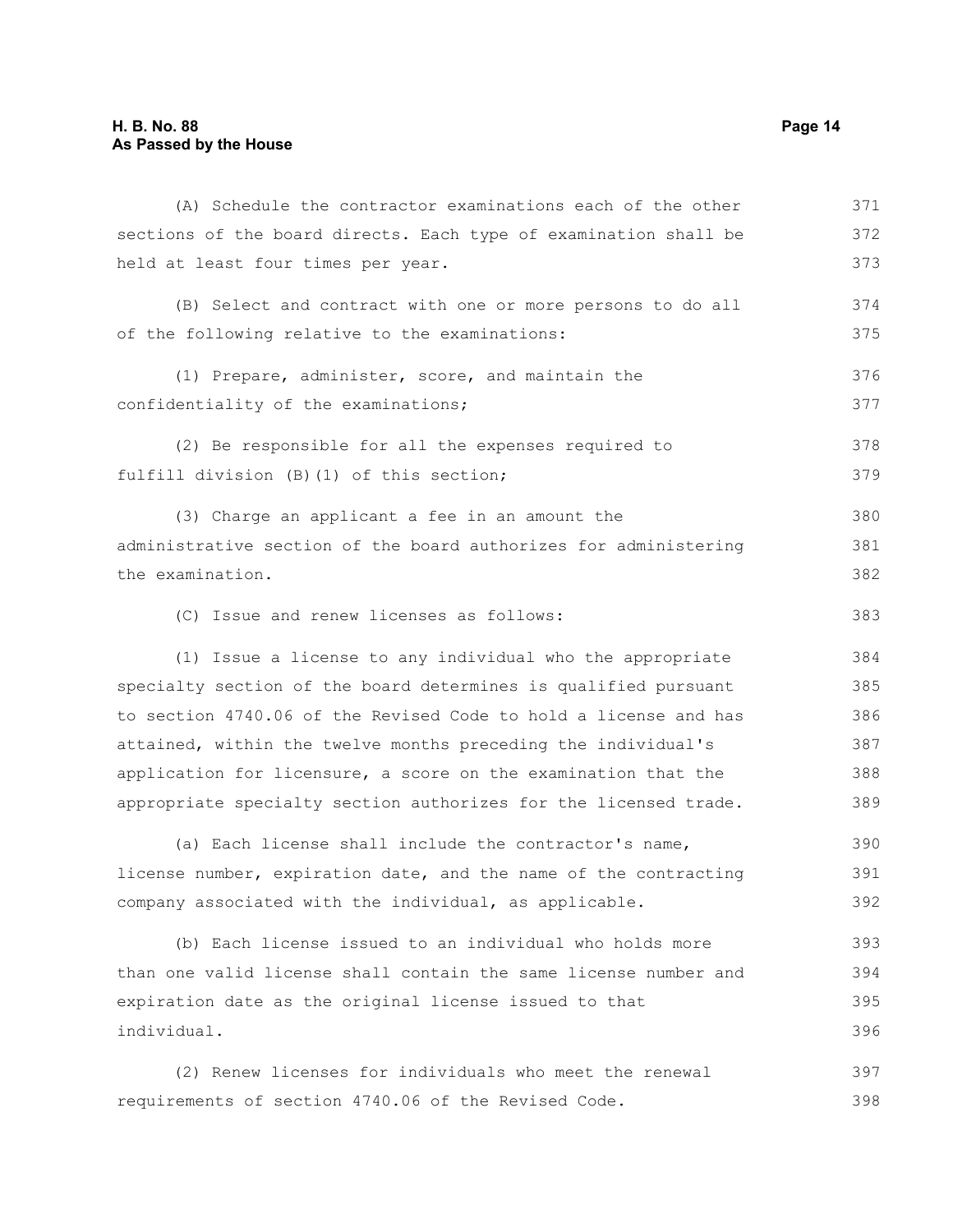### **H. B. No. 88 Page 15 As Passed by the House**

| (D) Make an annual written report to the director of             | 399 |
|------------------------------------------------------------------|-----|
| commerce on proceedings had by or before the board for the       | 400 |
| previous year and make an annual statement of all money received | 401 |
| and expended by the board during the year;                       | 402 |
| (E) Keep a record containing the name, address, the date         | 403 |
| on which the board issues or renews a license to, and the        | 404 |
| license number of, every heating, ventilating, and air           | 405 |
| conditioning contractor, refrigeration contractor, electrical    | 406 |
| contractor, plumbing contractor, and hydronics contractor, and   | 407 |
| roofing contractor issued a license pursuant to this chapter;    | 408 |
| (F) Regulate a contractor's use and display of a license         | 409 |
| issued pursuant to this chapter and of any information contained | 410 |
| in that license;                                                 | 411 |
| (G) Adopt rules in accordance with Chapter 119. of the           | 412 |
| Revised Code as necessary to properly discharge the              | 413 |
| administrative section's duties under this chapter. The rules    | 414 |
| shall include, but not be limited to, the following:             | 415 |
| (1) Application procedures for examinations;                     | 416 |
| (2) Specifications for continuing education requirements         | 417 |
| for license renewal that address all of the following:           | 418 |
| (a) A requirement that an individual who holds any number        | 419 |
| of valid and unexpired licenses accrue a total of ten hours of   | 420 |
| continuing education courses per year;                           | 421 |
| (b) Fees the board charges to persons who provide                | 422 |
| continuing education courses, in an amount of twenty-five        | 423 |
| dollars annually for each person approved to provide courses,    | 424 |
| not more than ten dollars plus one dollar per credit hour for    | 425 |
| each course submitted to a specialty section of the board for    | 426 |

approval according to division (F) of section 4740.05 of the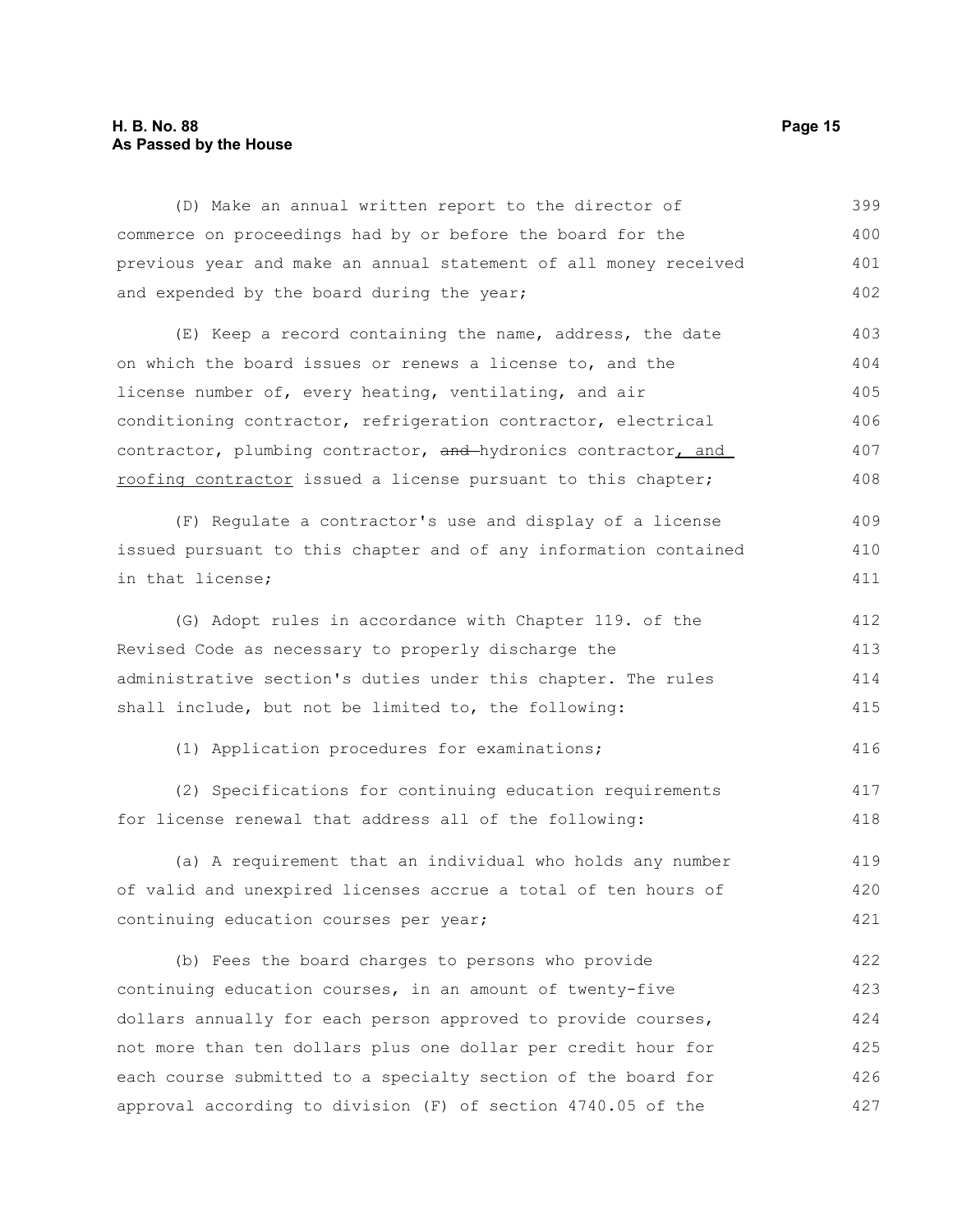| Revised Code, and one dollar per credit hour of instruction per                    | 428 |
|------------------------------------------------------------------------------------|-----|
| attendee;                                                                          | 429 |
| (c) A provision limiting approval of continuing education                          | 430 |
| courses to one year.                                                               | 431 |
| (3) Requirements for criminal records checks of applicants                         | 432 |
| under section 4776.03 of the Revised Code.                                         | 433 |
| (H) Adopt any continuing education curriculum as the other                         | 434 |
| sections of the board establish or approve pursuant to division                    | 435 |
| (F) of section 4740.05 of the Revised Code;                                        | 436 |
| (I) Keep a record of its proceedings and do all things                             | 437 |
| necessary to carry out this chapter.                                               | 438 |
| Sec. 4740.12. (A) No political subdivision, district, or                           | 439 |
| agency of the state may adopt an ordinance or rule that requires                   | 440 |
| contractor registration and the assessment of a registration or                    | 441 |
| license fee unless that ordinance or rule also requires any                        | 442 |
| contractor who registers and pays the registration or license                      | 443 |
| fee to be licensed in the contractor's trade pursuant to this                      | 444 |
| chapter.                                                                           | 445 |
| (B) Except as provided in division (A) of this section,                            | 446 |
| nothing in this chapter shall be construed to limit the                            | 447 |
| operation of any statute or rule of this state or any ordinance                    | 448 |
| or rule of any political subdivision, district, or agency of the                   | 449 |
| state that does either of the following:                                           | 450 |
| (1) Regulates the installation, repair, maintenance, or                            | 451 |
| alteration of plumbing systems, hydronics systems, electrical                      | 452 |
| systems, heating, ventilating, and air conditioning systems, $\theta$ <sup>+</sup> | 453 |
| refrigeration systems, or roofing systems;                                         | 454 |

(2) Requires the registration and assessment of a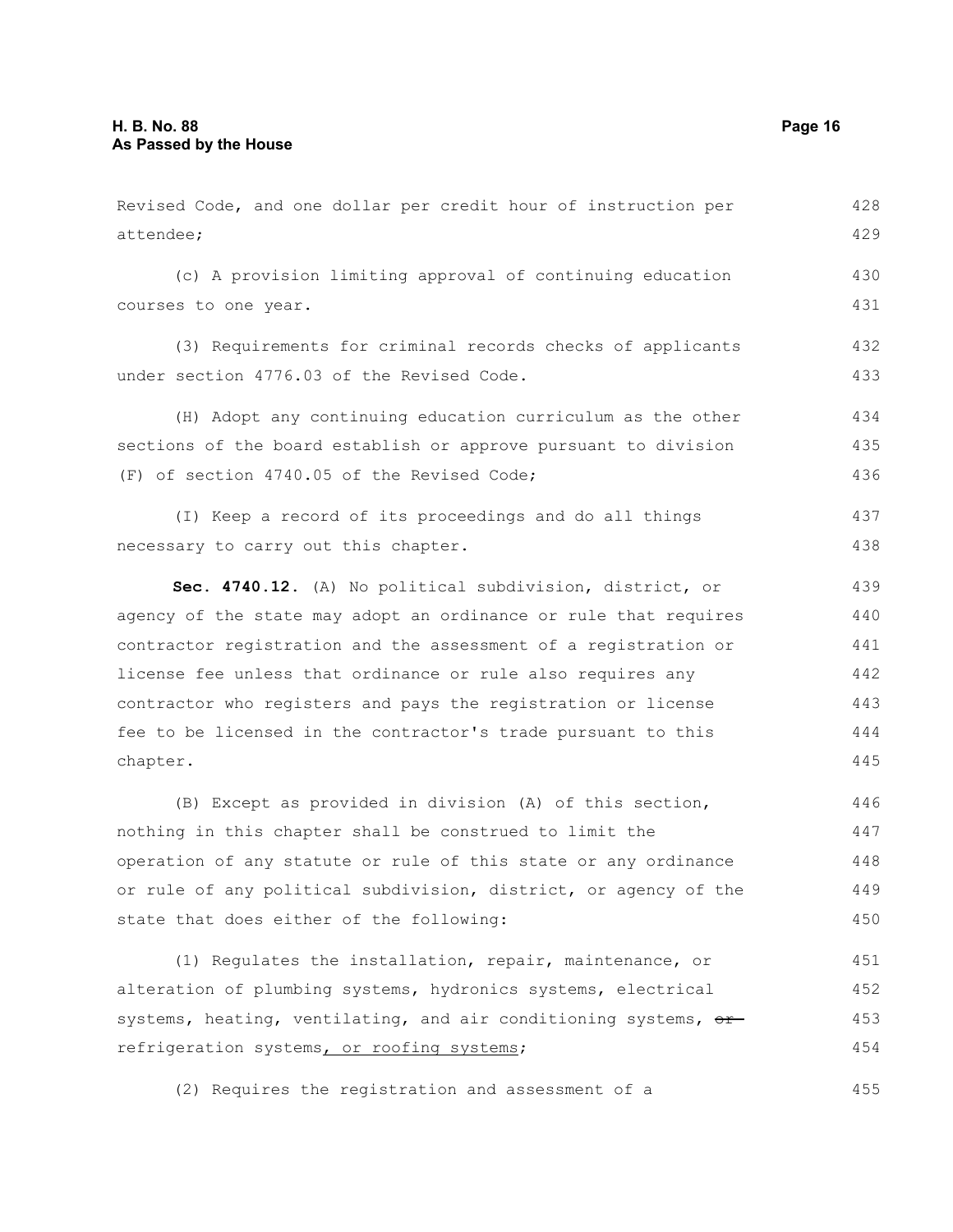registration or license fee of tradespersons who perform heating, ventilating, and air conditioning, refrigeration, electrical, plumbing,  $\Theta$ <sup>+</sup>hydronics, or roofing construction, improvement, renovation, repair, or maintenance. 456 457 458 459

**Sec. 4764.03.** Section 4764.02 of the Revised Code does not apply to any person described as follows if the person is acting within the scope of practice of the person's respective profession: 460 461 462 463

(A) A person who is employed by or whose services otherwise are retained by this state or a political subdivision of this state for the purpose of enforcing building codes; 464 465 466

(B) A person holding a valid certificate to practice architecture issued under Chapter 4703. of the Revised Code; 467 468

(C) A person registered as a professional engineer under Chapter 4733. of the Revised Code; 469 470

(D) A heating, ventilating, and air conditioning contractor, refrigeration contractor, electrical contractor, plumbing contractor, or-hydronics contractor, or roofing contractor who is licensed under Chapter 4740. or section 3781.102 of the Revised Code or who is licensed or registered under section 715.27 of the Revised Code; 471 472 473 474 475 476

(E) A real estate broker, real estate salesperson, foreign real estate dealer, or foreign real estate salesperson who is licensed under Chapter 4735. of the Revised Code; 477 478 479

(F) A real estate appraiser who is licensed under Chapter 4763. of the Revised Code; 480 481

(G) A public insurance adjuster who holds a valid certificate of authority issued under Chapter 3951. of the 482 483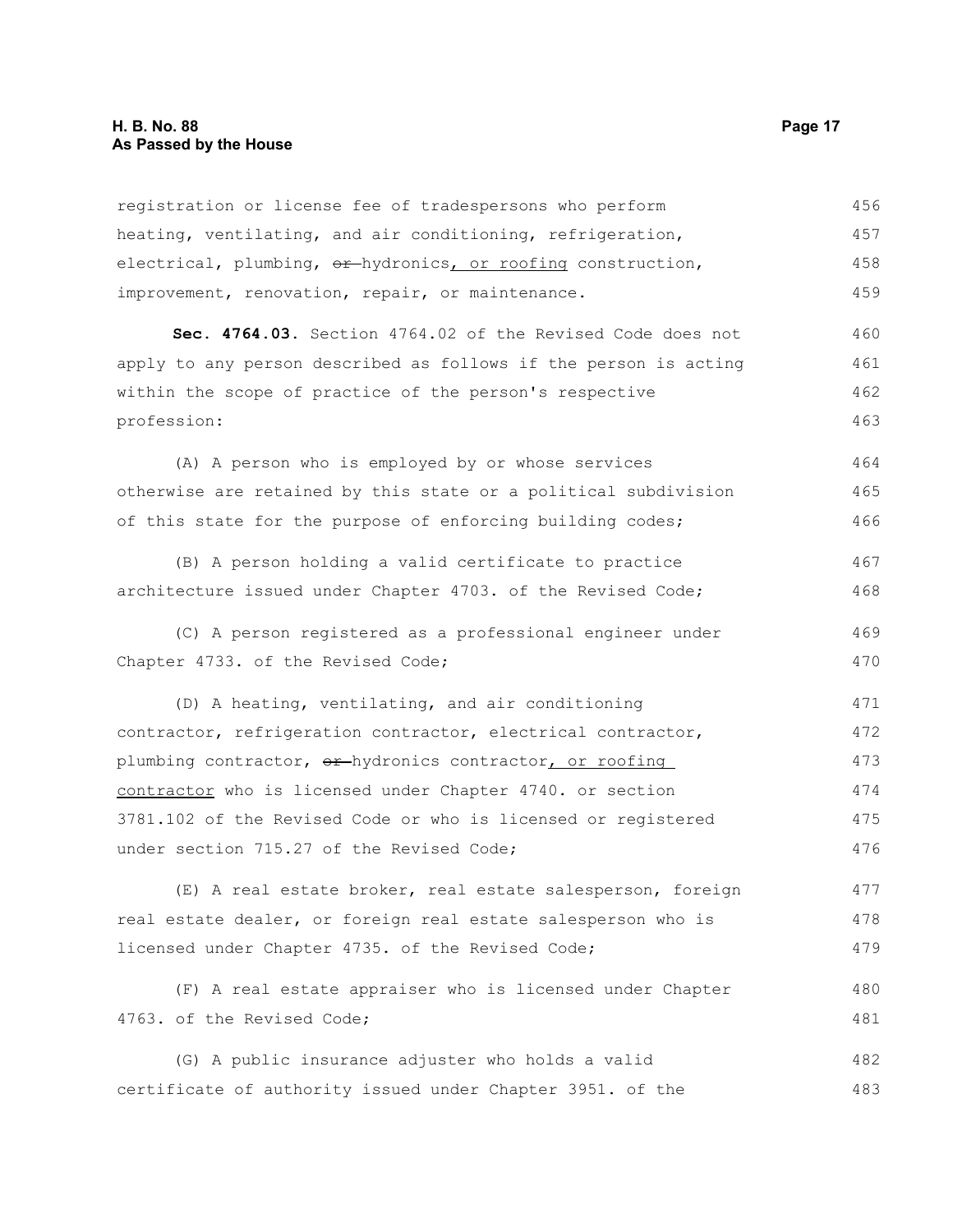Revised Code or an employee or representative of an insurer licensed to transact business in this state under Title XXXIX of the Revised Code who conducts an inspection of any property or structure for purposes related to the business of insurance; 484 485 486 487

(H) A commercial applicator of pesticide who is licensed under Chapter 921. of the Revised Code. 488 489

**Section 2.** That existing sections 715.27, 3781.102, 4740.01, 4740.02, 4740.04, 4740.12, and 4764.03 of the Revised Code are hereby repealed. 490 491 492

**Section 3.** (A) On or before one hundred twenty days after the effective date of this section, the Ohio Construction Industry Licensing Board shall send notice by regular mail to the legislative authority of a municipal corporation and to the board of county commissioners of every county that, prior to the effective date of this section, provided for the licensing or registration of roofing contractors, informing the municipal corporation and board of county commissioners of the provisions of this act.

(B) Within ninety days after the effective date of this section, the Ohio Construction Industry Licensing Board shall publish notice of the provisions of this act in appropriate trade publications and in a newspaper of general circulation in each of the nine most populous metropolitan areas of this state, once a week for three consecutive weeks. 502 503 504 505 506 507

**Section 4.** (A) The roofing section of the Ohio Construction Industry Licensing Board shall issue a roofing license, to any individual who meets the criteria described in division (B) of this section. 508 509 510 511

(B) The individual does all of the following: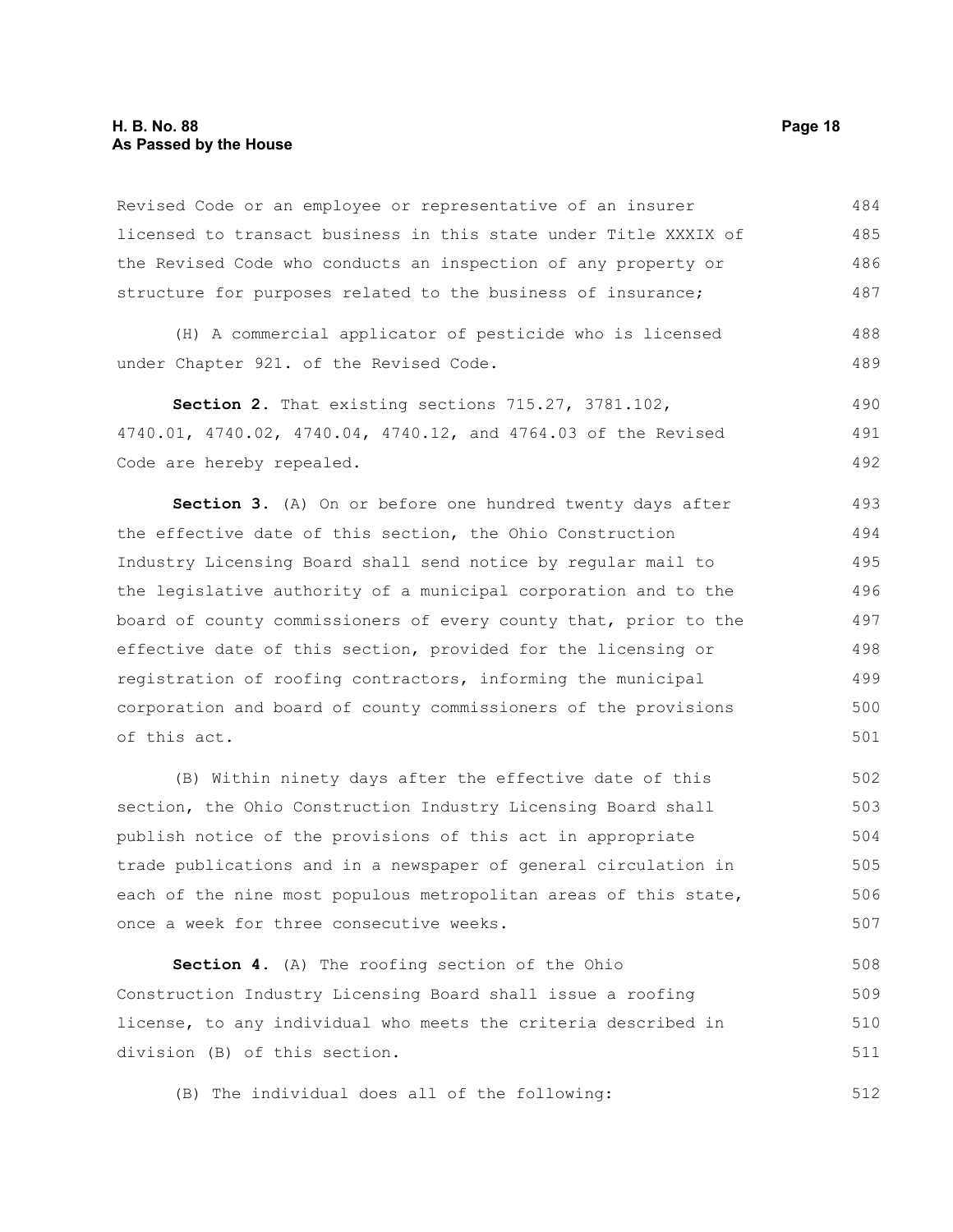| (1) Has been actively engaged as a roofing contractor in        | 513 |
|-----------------------------------------------------------------|-----|
| this state for at least three years immediately prior to the    | 514 |
| effective date of this section;                                 | 515 |
| (2) Applies to the roofing section of the Board within          | 516 |
| twelve months after the effective date of this section;         | 517 |
| (3) Pays the appropriate fee determined by the roofing          | 518 |
| section of the Board;                                           | 519 |
| (4) Furnishes business records or other evidence to verify      | 520 |
| the experience required under division (B) (1) of this section; | 521 |
| (5) Provides evidence of all of the following:                  | 522 |
| (a) Current contractor's liability insurance, including         | 523 |
| without limitation, complete operations coverage, in the amount | 524 |
| of five hundred thousand dollars;                               | 525 |
| (b) Compliance with Chapters 4121. and 4123. of the             | 526 |
| Revised Code;                                                   | 527 |
| (c) Compliance with any other applicable legal                  | 528 |
| requirements to do business in this state, as determined by the | 529 |
| Board.                                                          | 530 |
| (C) Notwithstanding division (B) (5) (a) of this section,       | 531 |
| when more than one individual affiliated with a contracting     | 532 |
| company is issued a license pursuant to division (B) of this    | 533 |
| section, those individuals collectively shall provide to the    | 534 |
| appropriate section of the Board evidence of current            | 535 |

**Section 5.** Sections 1 and 2 of this act, other than the amendments to section 4740.02 of the Revised Code, shall take effect one hundred eighty days after the effective date of this 538 539 540

contractor's liability coverage, including complete operations coverage, in the total amount of five hundred thousand dollars.